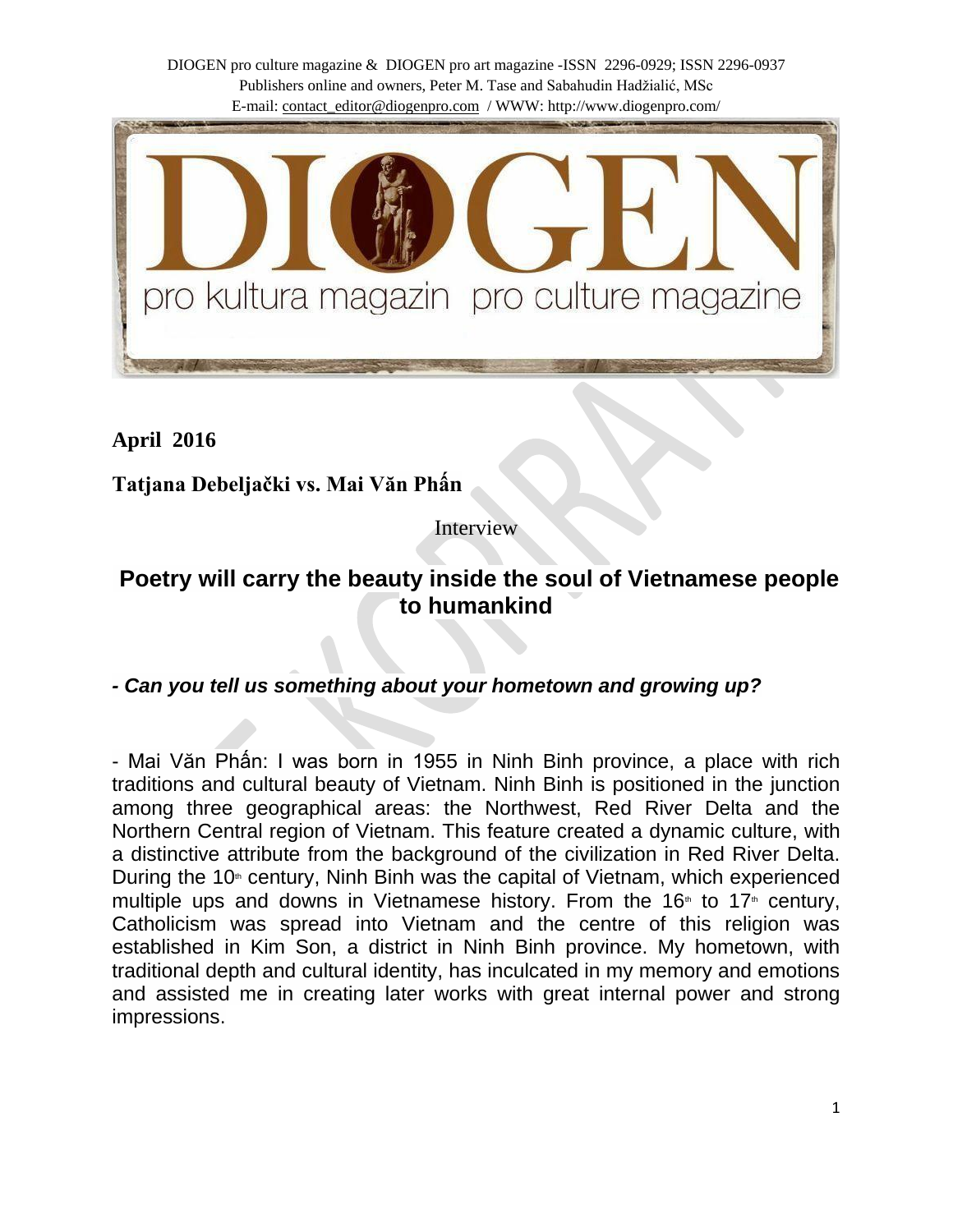#### *- When did you publish your first book and how did the success follow later?*

- Mai Văn Phấn: My first collection of poems, entitled "Drops of Sunlight" was published in 1992. I was regarded as a special literary phenomenon immediately from that book. After that, I continued writting continuously and vigorously. So far I have published 24 poetry books. Among these, 5 books were published in the United States, Canada, Australia and the UK, 1 in France, 1 in Albania, 1 in Thailand, 1 in Turkey and 1 in India. Besides, my poetry was introduced on the newspapers and magazines in: Sweden, New Zealand, UK, USA, Canada, Australia, Turkey, India, Korea, Hong Kong, Indonesia, and Thailand...

#### *- The true purpose of art is to uplift humankind, inspire reverence and morality, and instill in people's hearts a true sense of beauty?*

- Mai Văn Phấn: Vietnam used to experience a long period of war against France, the United States and China. Our poetry was used as a weapon against invaders. But even in the fiercest days of war, great poets still believed that: the purpose of art is heading towards the Truth – the Good – the Beautiful. Especially, the message that poetry conveys is the inner beauty, lenience and the sublime altruism. We can recognize that the real poetry, whether to be attached special importance to or ignored, whether to be honoured or taken advantage of always shines. We live in a world still with much gap between nations and people who are unfamiliar with each other, between whom sometimes there is a deep pit..., poetry as a bridge, a sincere hand, and a warmly voice helping us to gather together, become empathetic and understand each other better. Thanks to poetry, we can admire the miraculous and mysterious beauty... as well as seeing the epiphany and potential mental strength of that nation. We are leaning on poetry to improve everyday, change, grow up and create equality among nations on earth.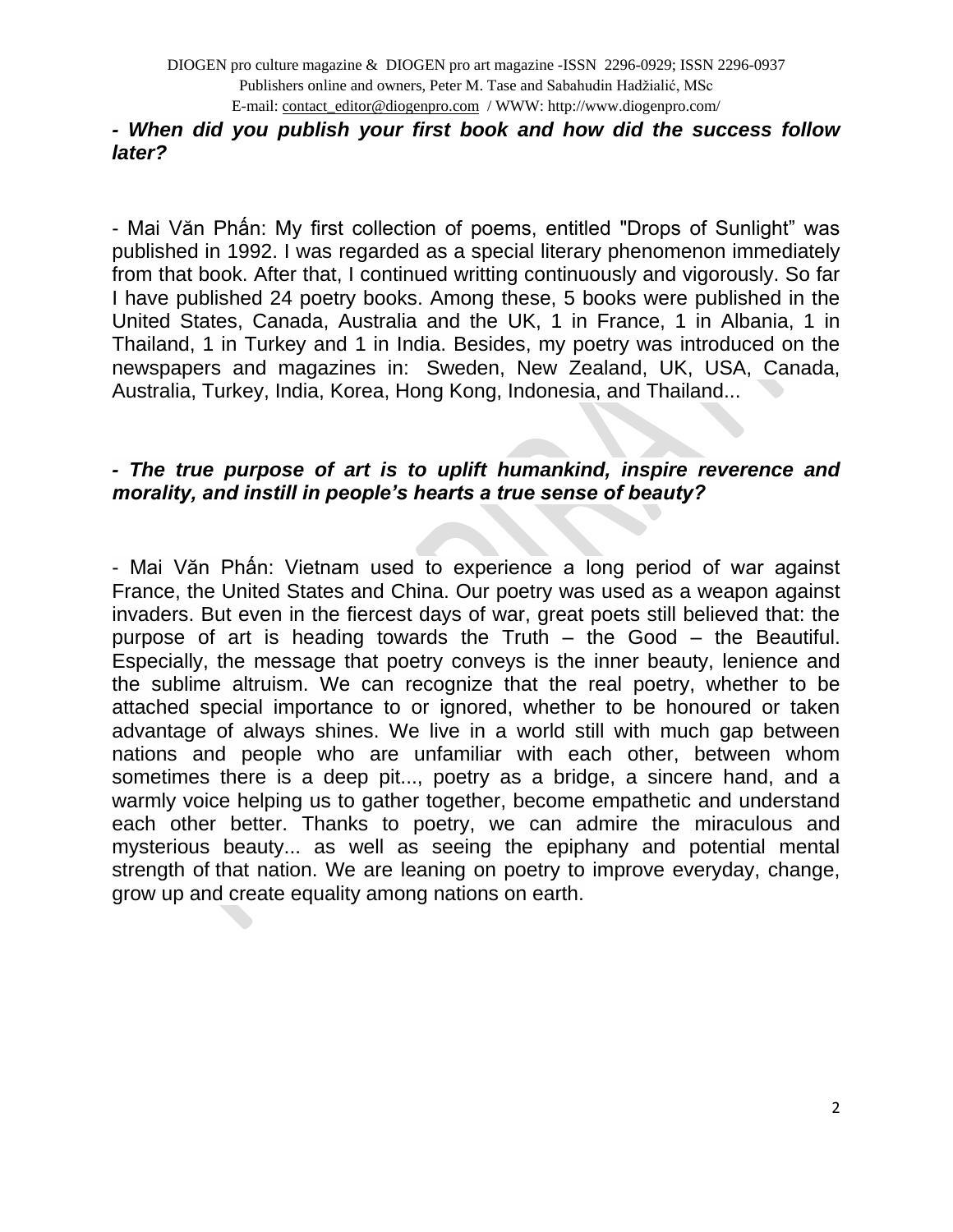#### *- Your writing and the style with which you express the symbolic power of lust and eternity?*

- Mai Văn Phấn: I use many styles of expression and adopt all Eastern and Western forms of poetry as well to compose my poems. All my works express the symbolic power of desire and eternity.

#### *- Poems express the value of culture, spirit, traditions and customs of the Vietnamese people?*

- Mai Văn Phấn: The open dictionary [https://en.wikipedia.org](https://en.wikipedia.org/) has fully appreciated me as below:

"Vietnamese poet Mai Văn Phấn. His words express the value of culture, spirit, traditions and customs of the Vietnamese people. Here, the poet speaks up about the joy and immense sadness that his people have been through. His poems illuminate and reveal poverty, diseases, suffering and backwardness while at the same time capturing the heart and soul and expressions of the Vietnamese people. The poet is the one who designs a structure for the society and nature in his own way. He explores the mystery and complexity of human nature and the natural world. Mai Văn Phấn sees the world through the eyes of a poet who can see into another world."

## *- Believes in the randomness and richness of life, and that every day is a possible adventure?*

- Mai Văn Phấn: Everyday for me is a surprise and innocence, feeling like a child looking at the world. Each of my poems is a new departure and a start of a new creativity.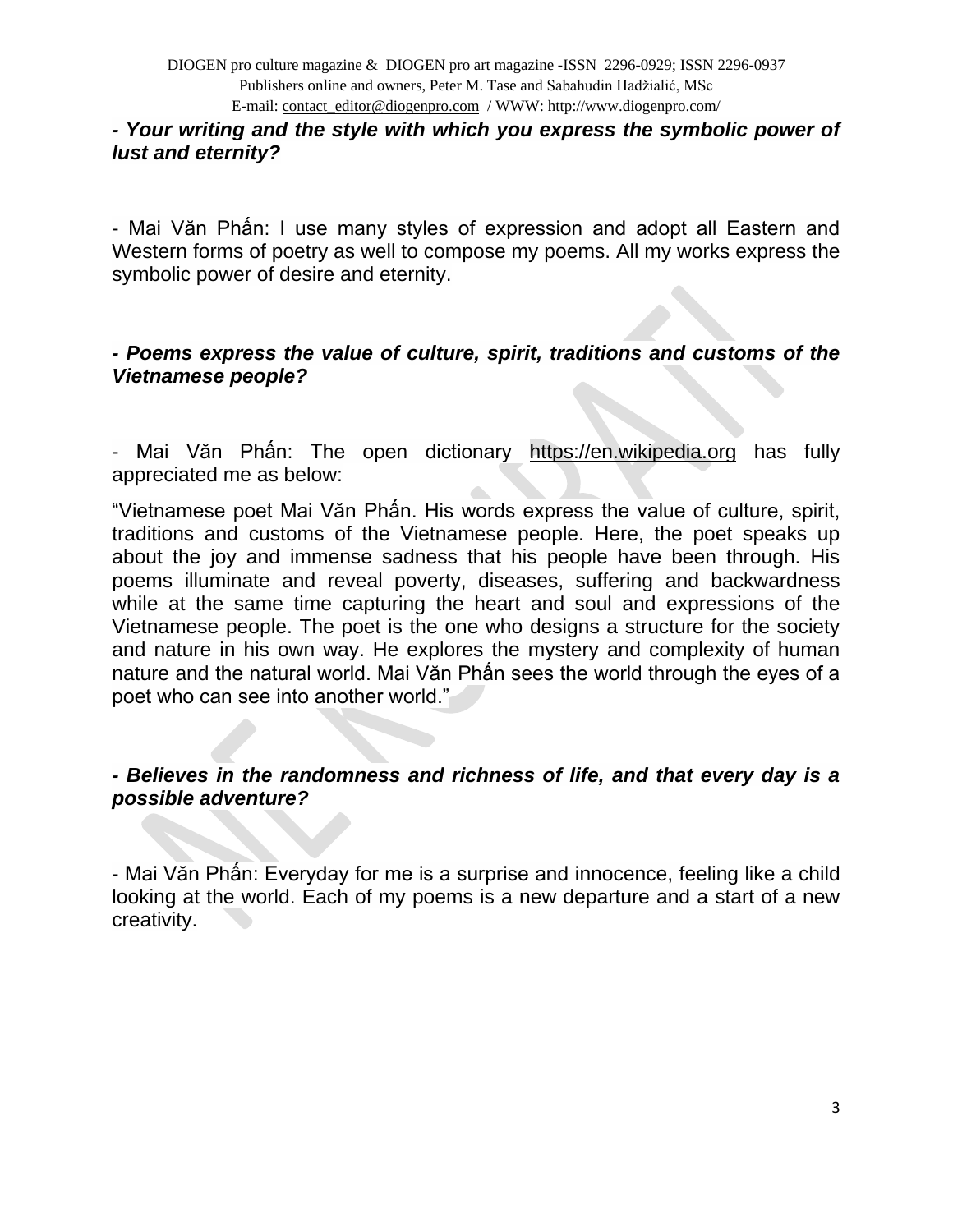#### *- What can you tell us about your work, prizes, journeys and friendships?*

- Mai Văn Phấn: I have won 20 literature prizes in Vietnam, one of which is the prize from Vietnam's Writers Association for the book "Firmament without Roof Cover". This poetry collection was republished for the fifth time in English and French. I have many friends who are great poets and writers from all continents. They are my large spiritual wealth. I am proud of that.

## *- Do you think you have outwitted the expectations?*

- Mai Văn Phấn: Thanks God! That is true! God granted me everything that you have said.

# *- Is there anything that you could pinpoint and tell us about yourself between dreams and reality?*

- Mai Văn Phấn: Fantastic! Are you an extrasensory perceptionist? I also live and create poems in the second world – my dreams. I usually saw miracles and inculcated them many times in my memory. When I woke up, I just wrote the poems that I created in those dreams.

#### *- What are your plans for the future creative work?*

- Mai Văn Phấn: I am writing many essays and literary critics. In this field, I also received high appreciation from Vietnamese public opinions. I plan to publish a book of literary critics by the end of this year.